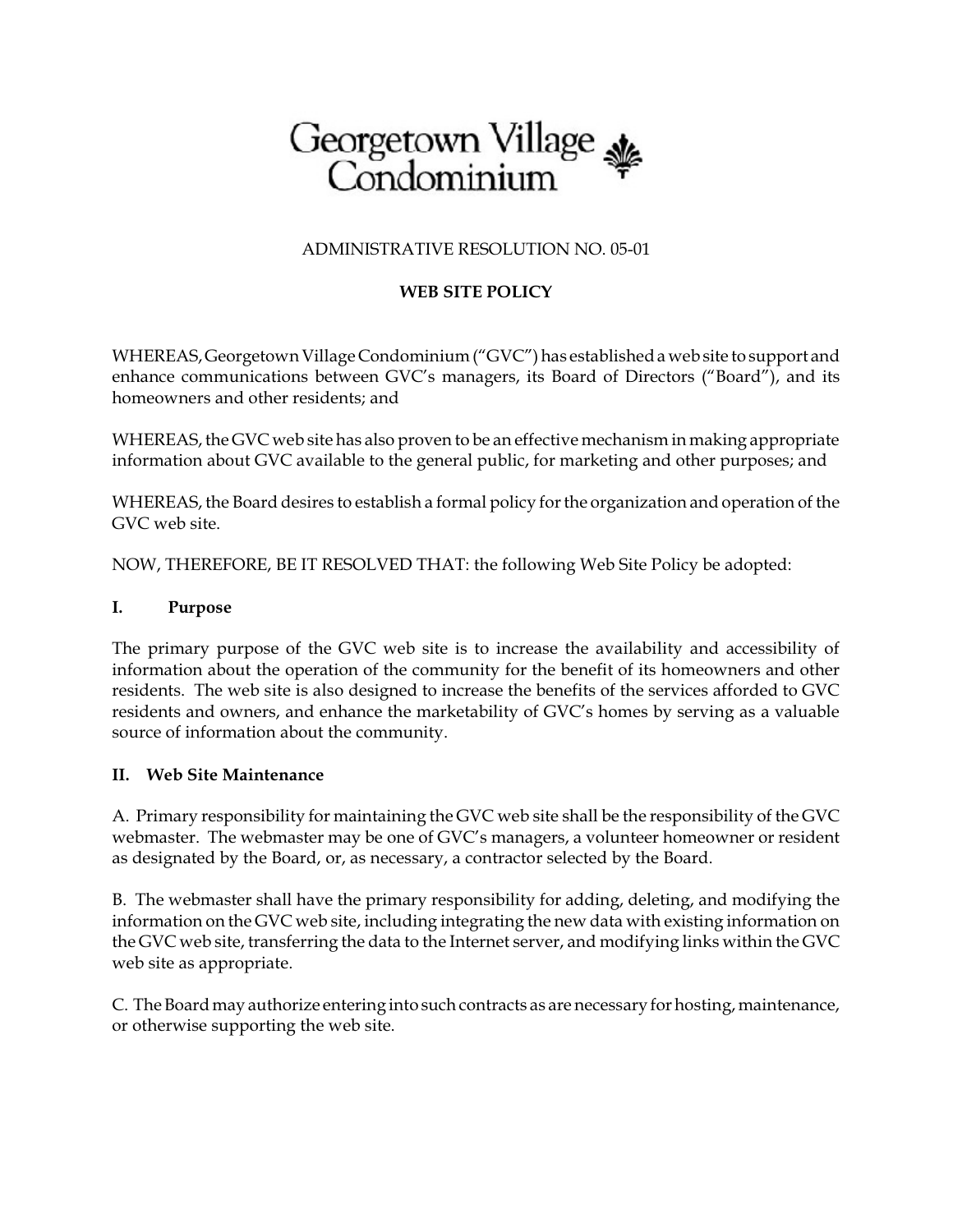#### **III. Content**

A. The GVC web site is intended to be a compendium of up-to-date information relating to GVC. As such, the GVC web site shall contain documents relating to GVC governance, operation, and history as discussed in further detail below. To the extent technologically feasible and practical, a password-protected section of the web site will be established to allow access by homeowners to certain documents that are not appropriate for public availability. The GVC web site may also provide links to other sites on the Internet that contain current information on conditions of importance to the GVC community.

B. The types of materials to be included on the general (not password-protected) portion of the web site will be determined by the Board. It is anticipated that it will include such materials as: general community information; map; amenities information; floor plans; information about GVC management; committee and Board member listings; announcements; calendar of events; key documents, such as Bylaws and rules; newsletters, as discussed in Section III.C. below; resident services forms; and useful links to other sites.

C. The GVC newsletter, with certain materials excluded, may be posted on the GVC web site if, in the opinion of the Board, the costs or time burdens of posting the newsletter are not excessive. GVC newsletter excerpts posted on the GVC web site shall not include:

1. Articles or letters published in the newsletter reflecting the writer's opinion or personal point of view about subjects that are specific to the GVC community, as provided for in Section II.B. of Administrative Resolution No. 99-02. This exclusion does not apply to articles by Board members, Committee chairs, and Management about matters within their areas of responsibility.

2. Advertisements (paid or unpaid) published in the newsletter, unless in accordance with a separate web site advertising policy adopted by the Board or specifically authorized by the Board as provided in Section III.F. below.;

3. Articles or other materials that raise security-related concerns that are deemed inappropriate for posting on the web site by the Chair of the Safety, Security and Transportation (SST) Committee. Upon publication of each newsletter, the SST Committee Chair will advise the Newsletter Editor of any articles or other materials that fit within this category; and

4. Such other materials as determined by the Newsletter Editor to be inappropriate for posting on the web site, after consultation with the Chair of the Marketing & Communications Committee and the President of the Association.

5. After considering the exceptions noted in Section III.C.1-4 above, the Newsletter Editor shall advise the web master as to what materials from each newsletter shall not be posted on the web site.